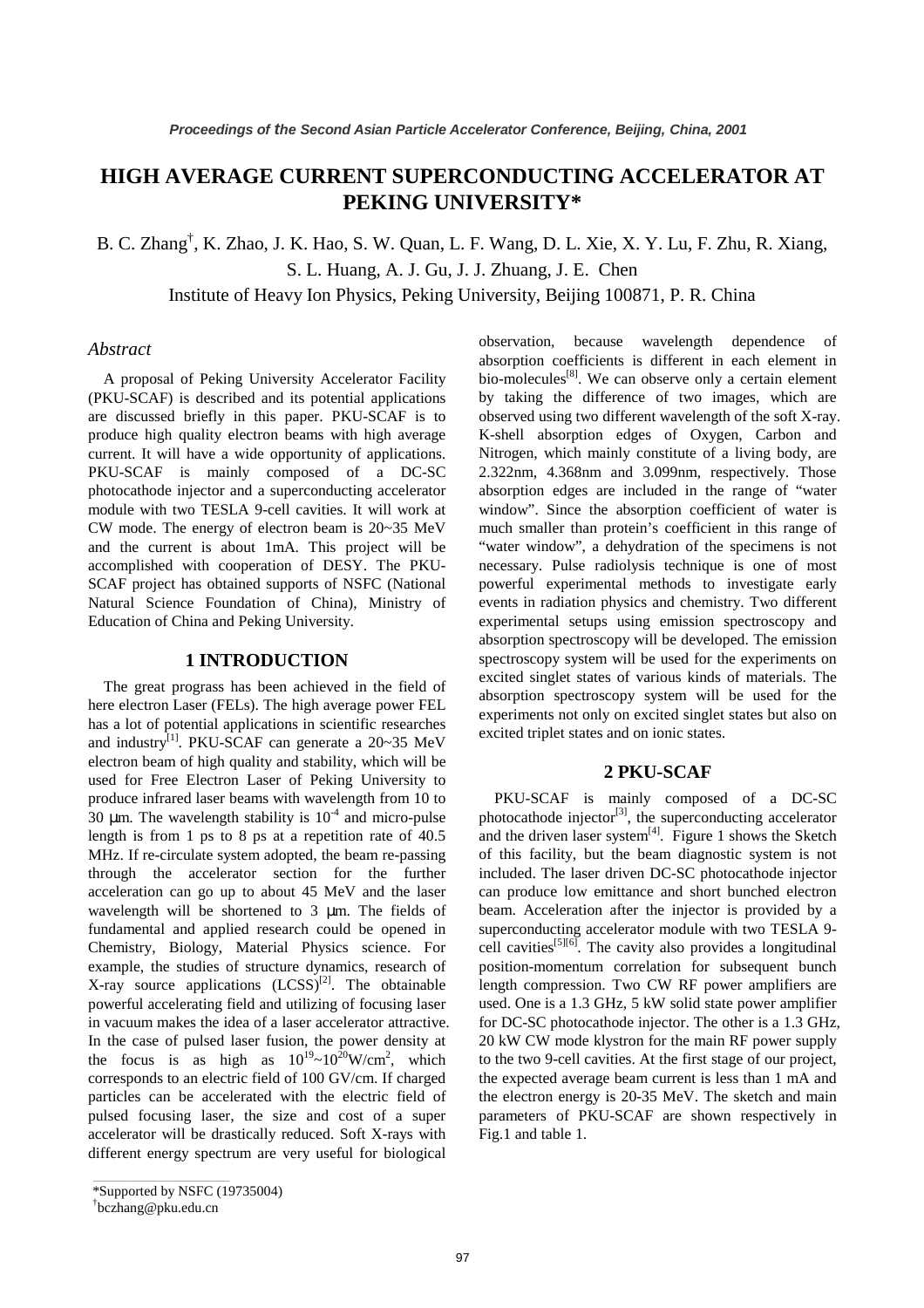

Fig.1 Sketch of the PKU-SCAF (Peking University Superconducting Accelerator Facility)

| Table 1: Main parameters of PKU-SCAF |                       |  |  |  |  |
|--------------------------------------|-----------------------|--|--|--|--|
| <b>SC</b> Accelerator                | <b>Parameters</b>     |  |  |  |  |
| Frequency                            | $1.3$ GHz             |  |  |  |  |
| Electron energy                      | 20-35 MeV             |  |  |  |  |
| Bunch repetition freq.               | 25-40 MHz             |  |  |  |  |
| Charge/bunch                         | 60 pC                 |  |  |  |  |
| Bunch length                         | 3 ps                  |  |  |  |  |
| Peak current                         | 20A                   |  |  |  |  |
| Average current                      | $< 1$ mA              |  |  |  |  |
| Normalized emittance (εN)            | $<$ 15 $\pi$ -mm-mrad |  |  |  |  |
| Energy spread $($ <del>o</del> e $)$ | $< 1\%$               |  |  |  |  |

### **3 INJECTOR**

PKU-SCAF will adopt DC-SC photocathode injector which is designed by Peking University. The DC-SC injector consists of a pierce gun and a  $1+1/2$  cell superconducting cavity. The configuration of DC-SC photocathode injector is shown in Fig. 2. It solves the compatibility problem between the superconducting cavity and the photocathode. Code SUPERFISH is used to optimise the shape of the  $1+1/2$  cell cavity and code PARMELA is used to calculate the performance of beam dynamics.



Fig. 2 Configuration of DC-SC photocathode injector

The injector will be operated in CW mode, with micropulse frequency of tens of MHz. The photocathode will be fixed in the pierce gun of injector. The photocathdes of GaAs (+Cs) or Cs2Te will be selected because they have high quantum efficiency at roughly 400~800 nm and 266 nm respectively<sup>[7]</sup>. Mg cathode has attracted most of the RF gun laboratories, because the quantum efficiency of Mg shows a dramatic improvement upon laser cleaning, increasing from  $10^{-5}$  to  $4\times10^{-4}$  after two hours of cleaning, and to 0.2% after systematic cleaning<sup>[8]</sup>. Therefore, Mg cathode is also one of candidates. The drive laser for electron beam source is crux of the matter. The laser system has not been decided yet, because it should be very carefully consider according to our selected photocathode. The  $1+1/2$  cell cavity will work at 2 K. A set of die for forming the cavity has been designed and manufactured. Nb sheet of 2.5 mm thickness and RRR 250 will be used for  $1+1/2$ cell cavity. The cryostat is being designed.

#### **4 MAIN ACCELERATOR**

The main superconducting accelerator is one of the critical equipments in PKU-SCAF. The main accelerator module includes two 9-cell TESLA type 1.3 GHz superconducting cavities. Since TESLA represents the one of the most advanced superconducting technology in the world, we choose the 9-cell cavities<sup>[6]</sup> of TESLA as our main accelerator. It is shown in Fig. 3. Each of cavities are excited by its own coaxial power coupler. The two cavities are in one cryomodule, which is similar to that of the superconducting linear accelerator of ELBE-project at Rossendorf<sup>[9]</sup>



Fig. 3 9-cell cavity of TESLA